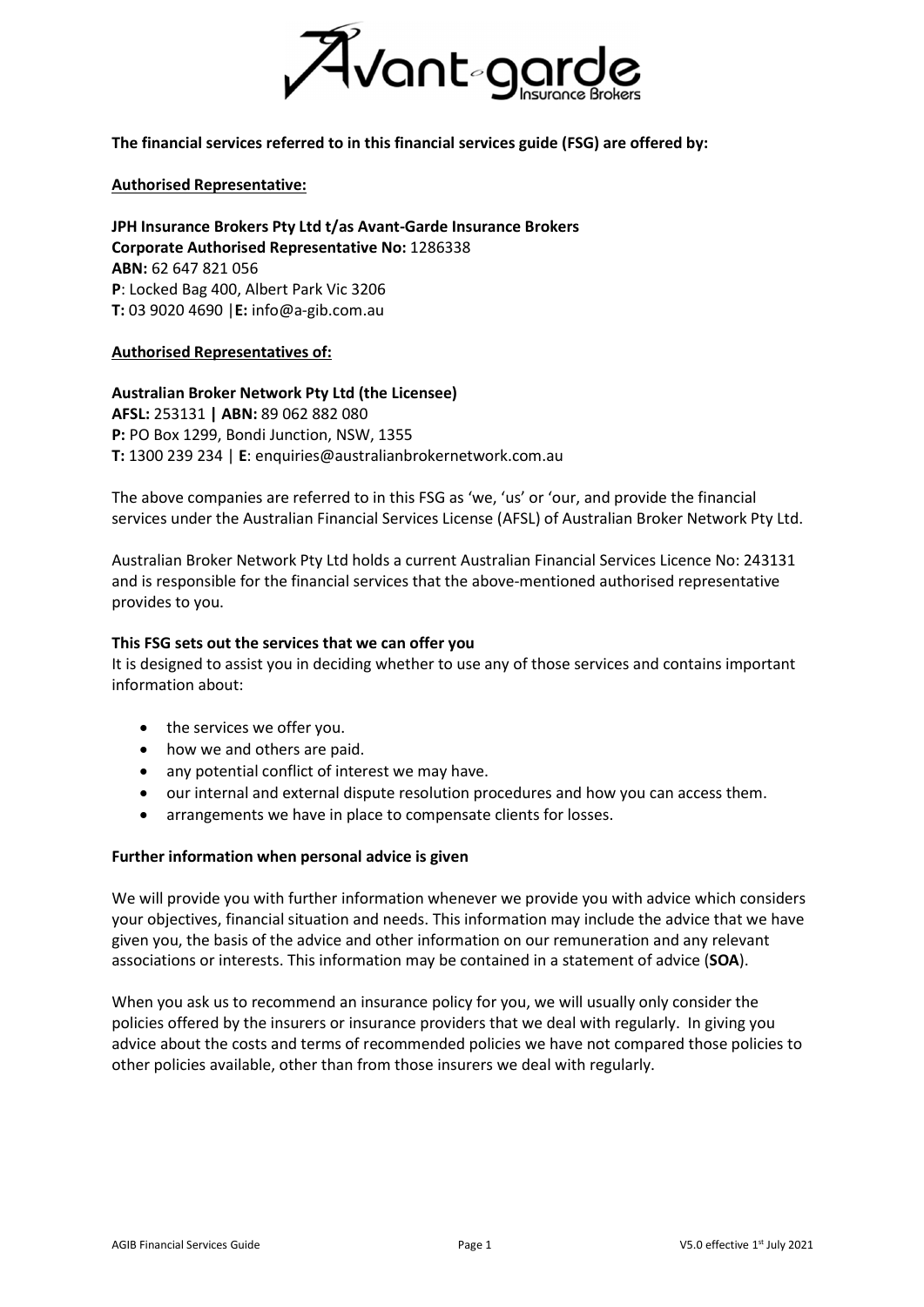# Lack of independence in relation to the provision of personal advice

We are not independent, impartial or unbiased because:

- we or our representatives or associates may receive remuneration or other gifts or benefit from:
	- o the issuer of the product you buy (e.g commission that we retain); or
	- $\circ$  other third parties for related services provided in connection with the personal advice service (e.g premium funding, claims or loss adjusting or reinsurance services),

which may reasonably be expected to influence the personal advice provided to you.

- we or our representatives may be subject to direct or indirect restrictions relating to the financial products in respect of which personal advice is provided; and
- we or our representatives or associates have associations or relationships with issuers of financial products and others that might reasonably be expected to influence the personal advice provided to you.

If you require the details of these arrangements, please contact our office.

However, it is important to note that when providing personal advice, we are required under the Corporations Act to always act in our client's best interests. We also have policies and procedures for the proper management of conflicts of interests. You can ask us for more detail.

# Product Disclosure Statement

If we offer to arrange the issue of an insurance policy to you, we will also provide you with, or pass on to you, a product disclosure statement (PDS), unless you already have an up to date PDS. The PDS will contain information about the particular policy which will enable you to make an informed decision about purchasing that product.

# From when does this FSG apply?

This FSG applies from 1 July 2021 and remains valid unless a further FSG is issued to replace it. We may give you a supplementary FSG. It will not replace this FSG but will cover services not covered by this FSG.

# How can I instruct you?

You can contact us to give us instructions by post, phone or email via the contact details provided on the front of this FSG.

# Who is responsible for the financial services provided?

Australian Broker Network Pty Ltd is responsible for the financial services that will be provided to you, including the distribution of this FSG.

Australian Broker Network Pty Ltd holds a current Australian Financial Services Licensee no: 253131. The contact details for Australian Broker Network Pty Ltd are on the front of this FSG.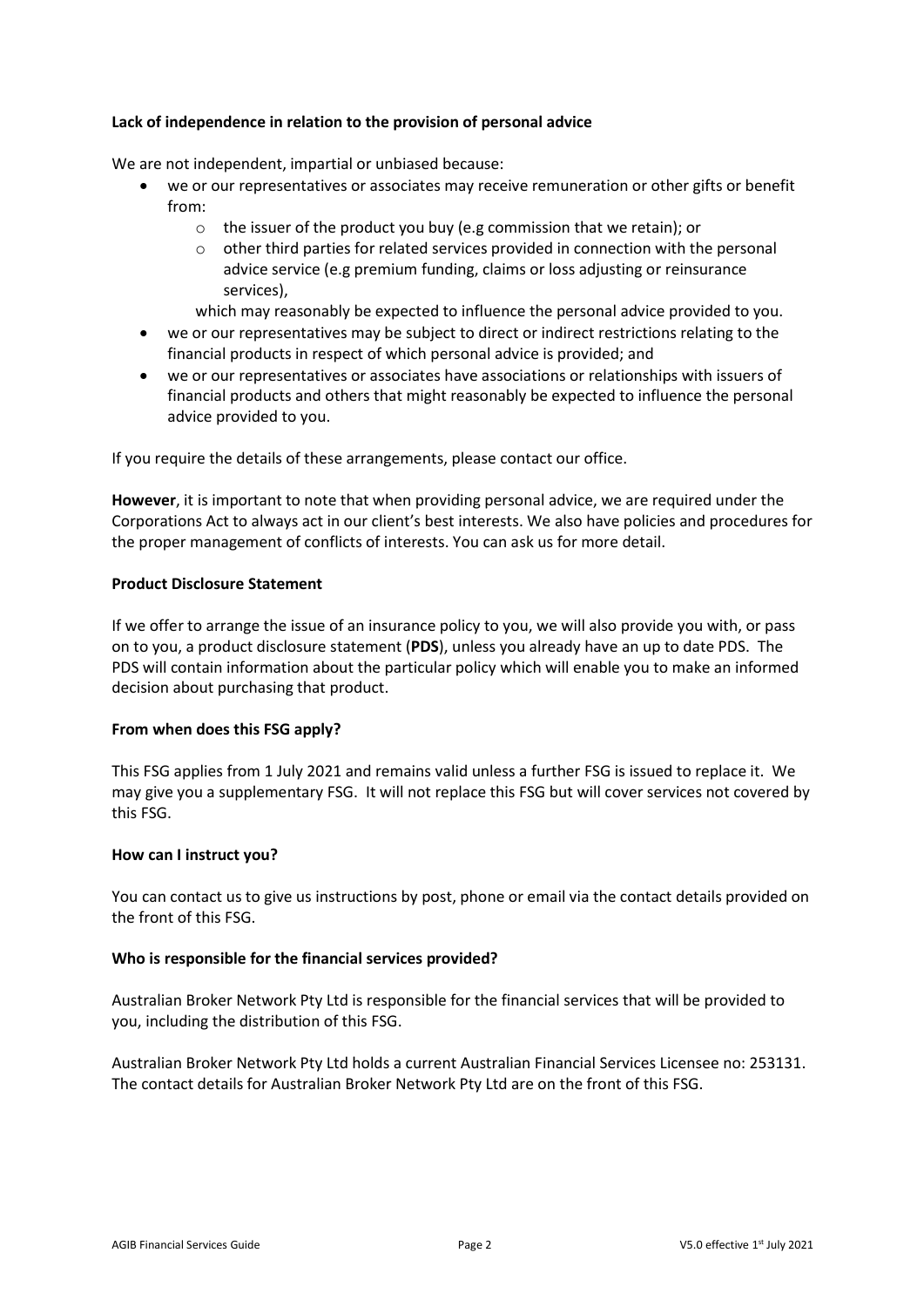# What kinds of financial services are you authorised to provide to me and what kinds of financial product/s do those services relate to?

The Authorised Representative is authorised to advise and deal in general insurance products to wholesale and/or retail clients under Australian Broker Network Pty Ltd's AFSL. We will do this for you as your broker unless we tell you otherwise.

# Will I receive tailored advice?

Maybe not in all cases. However, we may need information about your personal objectives, details of your current financial situation and any relevant information, so that we can arrange insurance policies for you or to give you advice about your insurance needs. We will ask you for the details that we need to know.

In some cases, we will not ask for any of this information. If we do not ask, or if you do not give us all of the information we ask for, any advice you receive may not be appropriate to your needs, objectives and financial situation.

You should read the warnings contained in any SOA, or any other warnings that we give you, carefully before making any decision about an insurance policy.

Where we provide you with advice about your insurance arrangements, that advice is current at the time that we give it. We will review your insurance arrangements when you inform us about changes in your circumstances, at the time of any scheduled status review or upon renewal of your insurances.

# Contractual Liability and your insurance cover

Many commercial or business contracts contain clauses dealing with your liability (including indemnities or hold harmless clauses). Such clauses may entitle your insurers to reduce cover, or in some cases, refuse to indemnify you at all. You should seek legal advice before signing and accepting contracts. You should inform us of any clauses of this nature before you enter into them.

# What information do you maintain in my file and can I examine my file?

We maintain a record of your personal profile, including details of insurance policies that we arrange for you. We may also maintain records of any recommendations or advice given to you. We will retain this FSG and any other FSG given to you as well as any SOA or PDS that we give or pass on to you for the period required by law.

We are committed to implementing and promoting a privacy policy, which will ensure the privacy and security of your personal information. A copy of our privacy policy is available on request. A copy is also available on Australian Broker Network's website www.australianbrokernetwork.com.au.

If you wish to look at your file, please ask us. We will make arrangements for you to do so.

# How will I pay for the services provided?

Payment for the services we provide you are payable directly to Australian Broker Network Pty Ltd. For each insurance product the insurer will charge a premium that includes any relevant taxes, charges and levies. We often receive a payment based on a percentage of this premium (excluding relevant taxes, charges and levies) called commission, which is paid to us by the insurers as a distribution fee for our services to you to find the appropriate insurances for you to choose.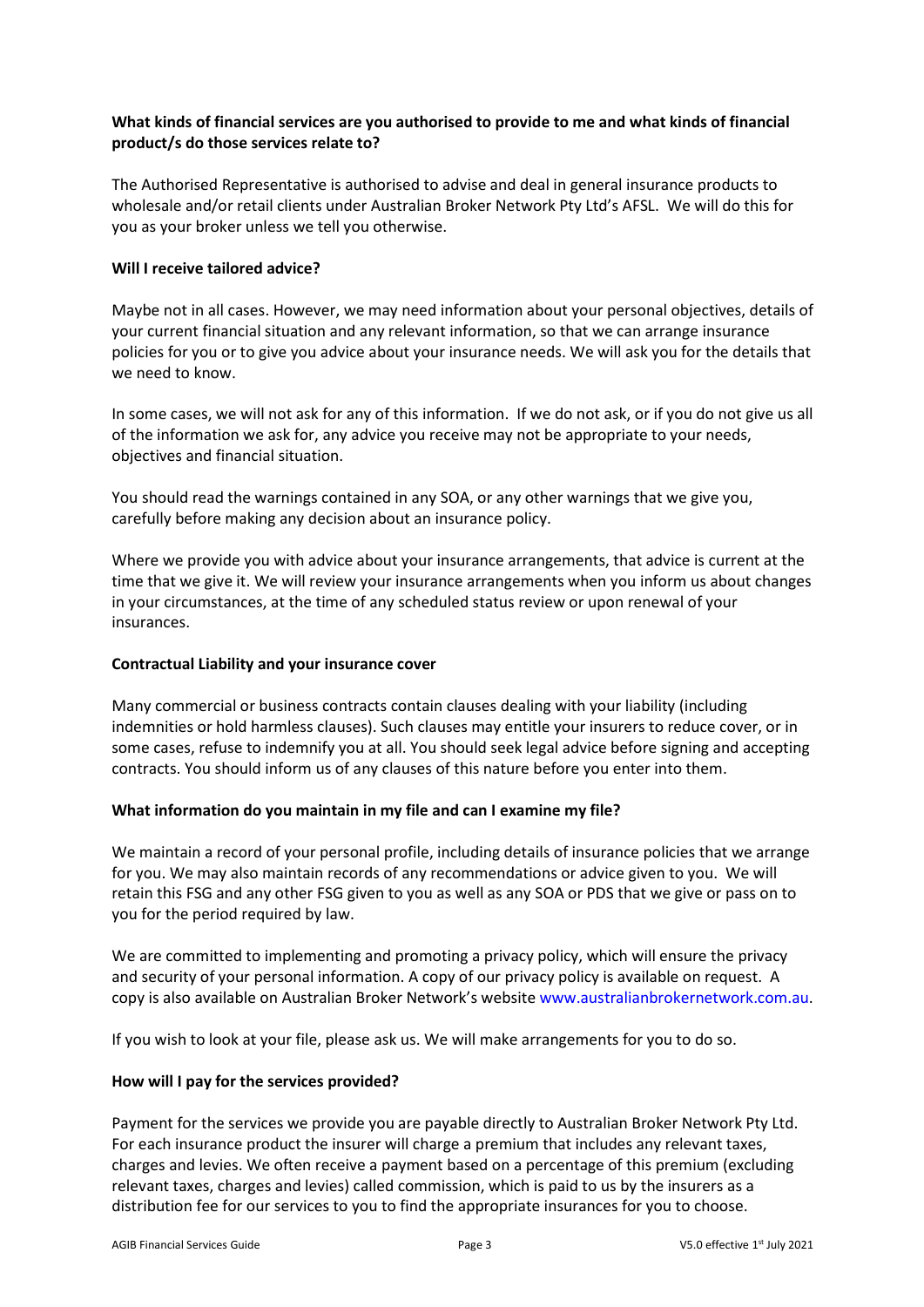However, in some cases we will also charge you a fee. These will all be shown on the invoice that we send you.

You can choose to pay by any of the payment methods set out in the invoice. You are required to pay us within the time set out on the invoice.

If there is a refund or reduction of your premium as a result of a cancellation or alteration to a policy or based on a term of your policy (such as a premium adjustment provision), we will retain any fee we have charged you. We will also retain commission depending on our arrangements with the insurer or charge you a cancellation fee equal to the reduction in our commission.

When you pay us your premium it will be banked into Australian Broker Network's trust account. We retain the commission from the premium you pay us and remit the balance to the insurer in accordance with our arrangements with the insurer. We will earn interest on the premium while it is in our trust account or we may invest the premium and earn a return. We will retain any interest or return on investment earned on the premium.

If you engage us to assist with any disputed claims, we may charge a \$250 per hour fee. This fee is usually recoverable under the insurance policy related to claims preparation. We will only charge for a successful dispute outcome.

### How are any commissions, fees or other benefits calculated for providing the financial services?

Our commission will be calculated based on the following formula:

### $X = Y\% \times P$

In this formula:

 $X =$  our commission Y% = the percentage commission paid to us by the insurer. Our commission varies between 0% and 27%. P = the amount you pay for any insurance policy (less any government fees or charges included in that amount).

Any fees that we charge you will be set and advised on our invoice and is variable dependent on the type ad value of insurance we arrange for you.

We do not often pay any commissions, fees or benefits to others who refer you to us or refer us to an insurer. If we do, we will pay commissions to those people out of our commission or fees (not in addition to those amounts), in the range of 0% to 80% of our commission or fees.

Our employees that will assist you with your insurance needs will be paid a market salary.

If we give you personal advice, we will inform you of any fees, commission or other payments we, our associates or anyone referring you to us (or us to any insurer) will receive in relation to the policies that are the subject of the advice.

See below for information on the Steadfast association and commission.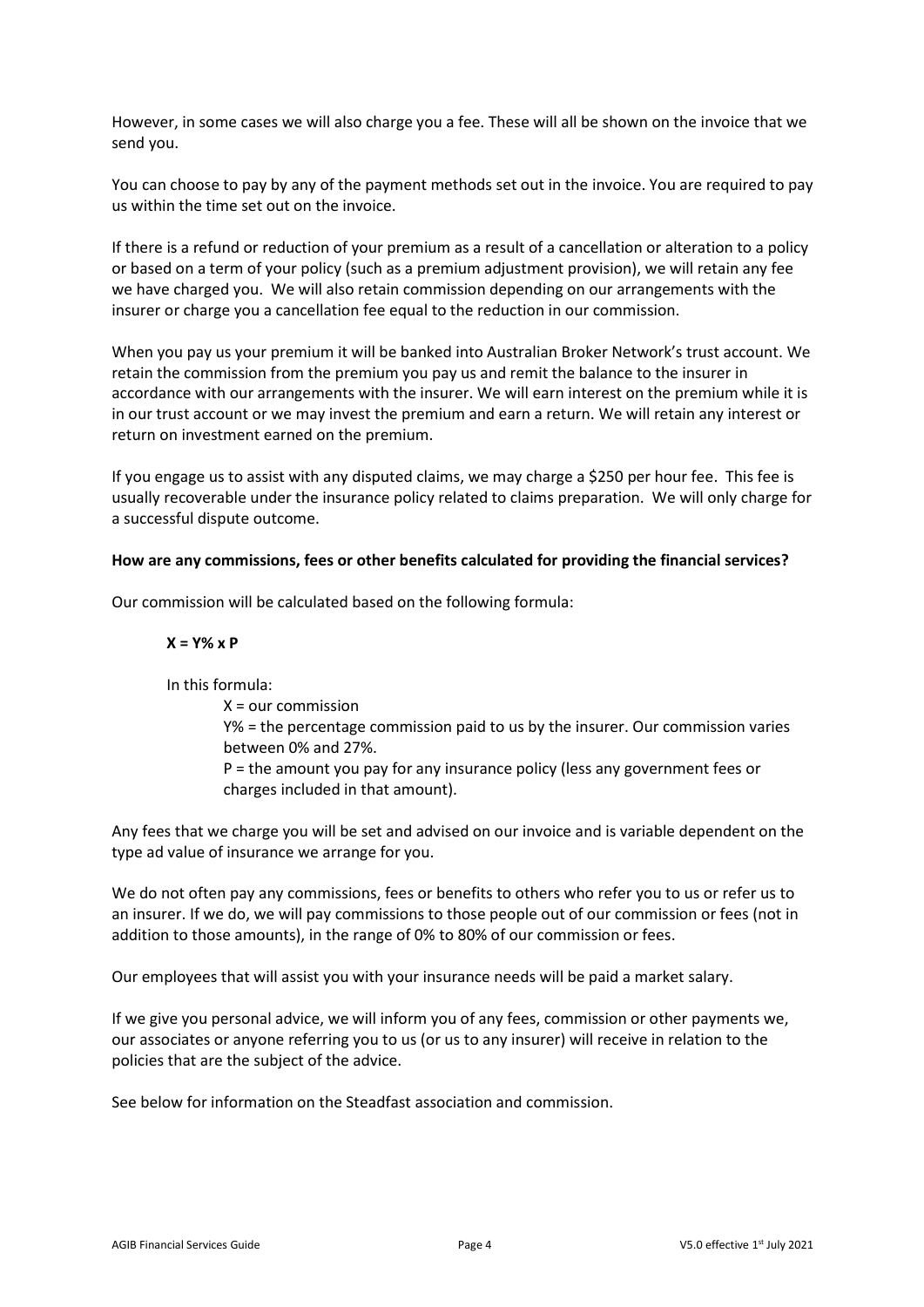# Do you have any relationships or associations with the insurers who issue the insurance policies or any other material relationships?

Australian Broker Network Pty Ltd is a Steadfast Group Limited (Steadfast) Network Broker.

As a Steadfast Network Broker, we have access to member services including model operating and compliance tools, procedures, manuals and training, legal, technical, HR, contractual liability advice and assistance, group insurance arrangements, product comparison and placement support, claims support, group purchasing arrangements and broker support services. These member services are either funded by Steadfast, subsidised by Steadfast or available exclusively to Steadfast Network Brokers for a fee.

Steadfast has arrangements with some insurers and premium funders (Partners) under which the Partners pay Steadfast a fee to access strategic and technological support and the Steadfast Broker Network. Steadfast is also a shareholder of some Partners. Australian Broker Network may receive a proportion of that commission from Steadfast at the end of each financial year (or other agreed period).

You can obtain a copy of Steadfast's FSG at www.steadfast.com.au

If we arrange premium funding for you, we may be paid a commission by the premium funder. We may also charge you a fee (or both). The commission that we are paid by the premium funder is usually calculated as a percentage of your insurance premium (including government fees or changes). If you instruct us to arrange or issue a product, this is when we become entitled to the commission.

Our commission rates for premium funding are in the range of 0 to 4% of the funded premium. When we arrange premium funding for you, you can ask us what commission rates we are paid for that funding arrangement compared to the other arrangements that were available to you. The amount of our commission and any fee that we charge will be set out in the premium funding contract. The Australian Broker Network may also receive a commission up to 2% of any Premium Funding arrangement for a funded policy

# What should I do if I have a complaint?

Contact us and tell us about your complaint. We will do our best to resolve it quickly.

If your complaint is not satisfactorily resolved within 10 working days, please contact our Complaints Officer on 1300 239 234 or put your complaint in writing and send it to complaints@australianbrokernetwork.com.au. We will try and resolve your complaint quickly and fairly.

Australian Broker Network Pty Ltd is a member of the Australian Financial Complaints Authority (AFCA), member number 13647. If your complaint cannot be resolved to your satisfaction by us, you have the right to refer the matter to the AFCA. AFCA provides fair and independent financial services complaint resolution that is free to customers. The AFCA can be contacted at:

Mailing address: Australian Financial Complaints Authority (AFCA) GPO Box 3, Melbourne VIC 3001 Ph - 1800 931 678